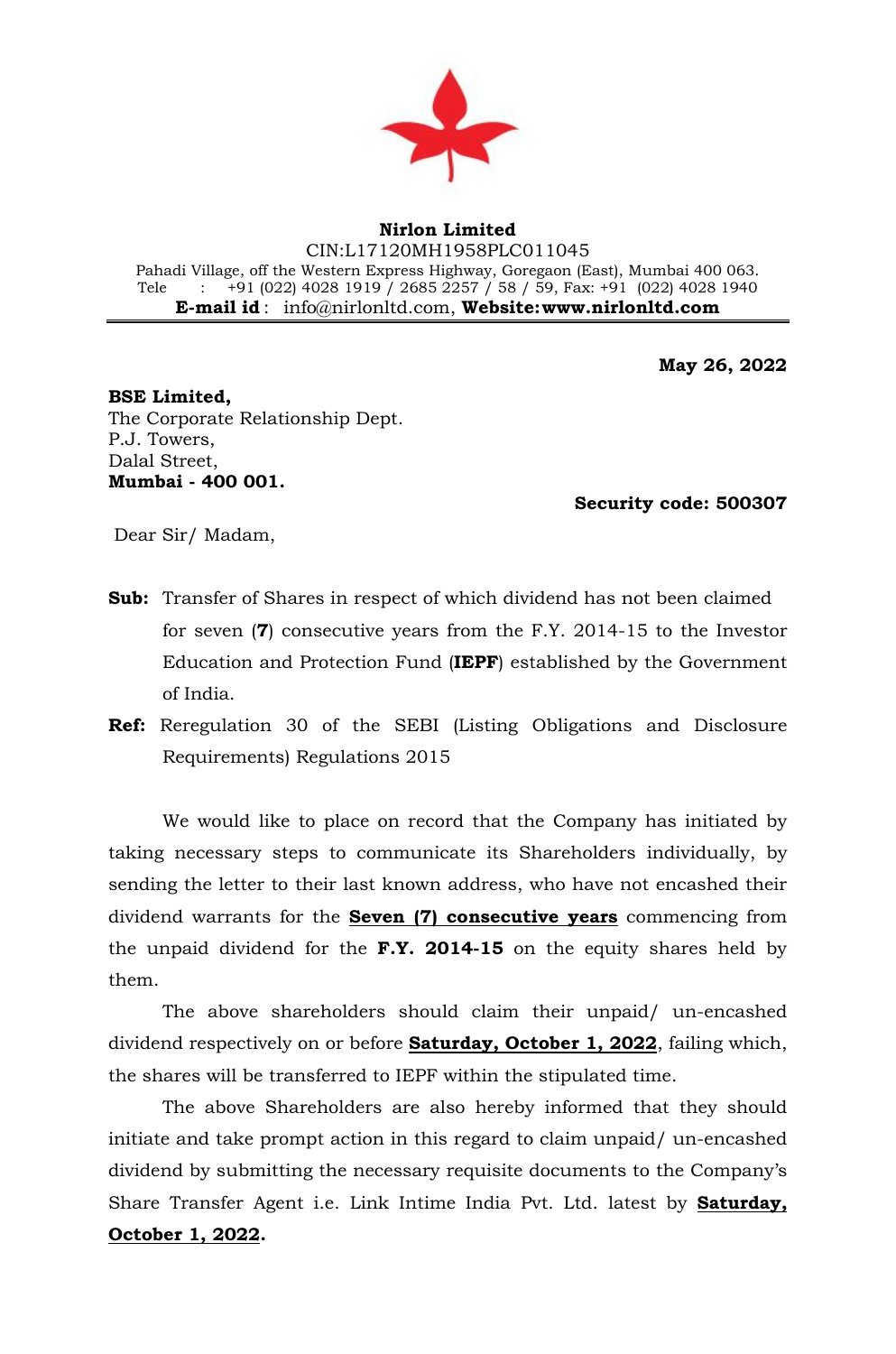In this connection, individual letters sent to Shareholders on May 24, 2022 by our share Transfer Agent.

Kindly take the information on your record.

Thanking you, Yours Faithfully,

## **For Nirlon Limited**

Claund Ett

Jasmin K. Bhavsar **Company Secretary, Vice President (Legal) & Compliance Officer FCS 4178**

**Encl:a.a.**